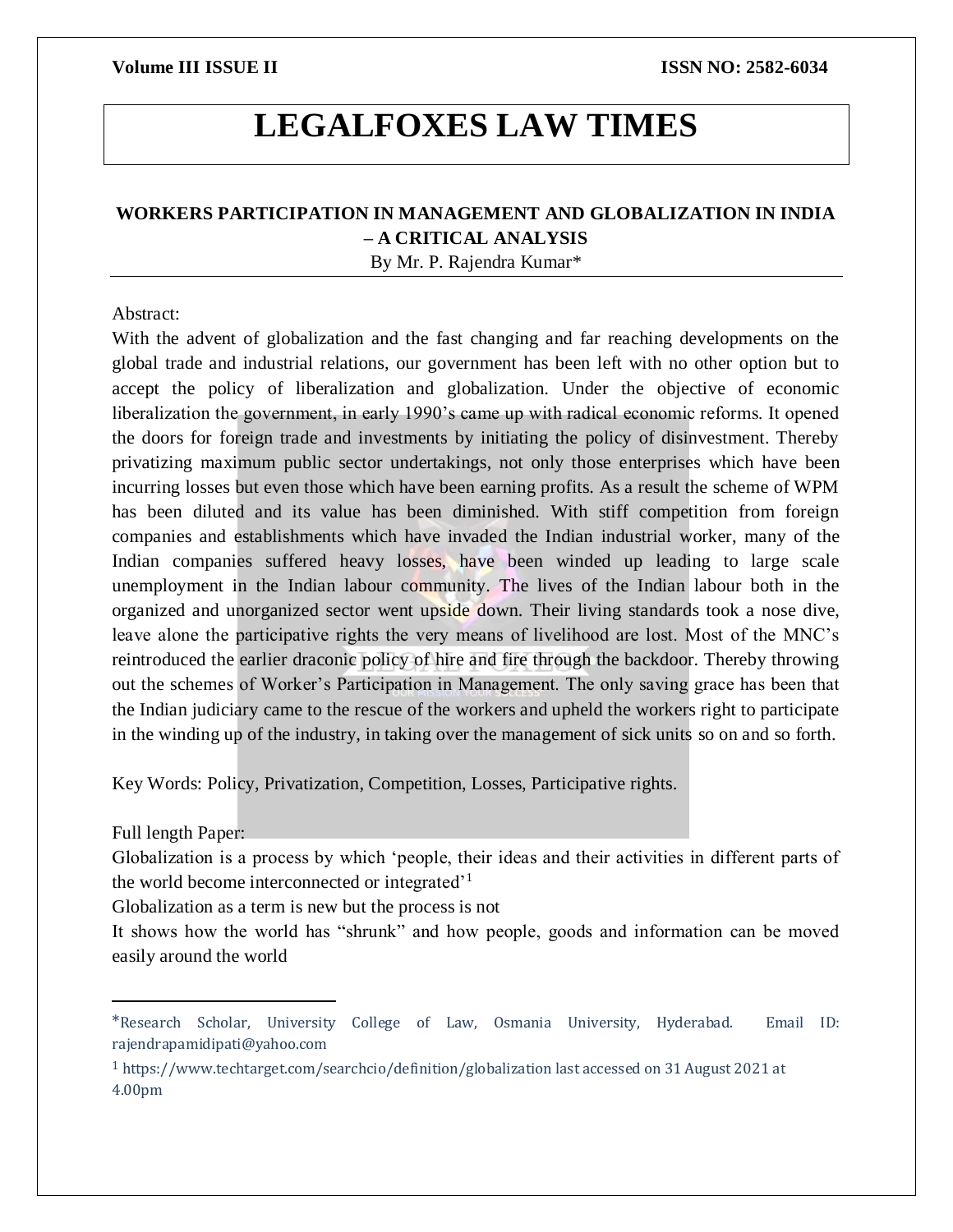"an unprecedented compression of time and space reflected in the tremendous intensification of social, political, economic, and cultural interconnections and interdependencies on a global scale."

Broadly speaking, the term 'globalization' means integration of economies and societies through cross country flows of information, ideas, technologies, goods, services, capital, finance and people. Cross border integration can have several dimensions – cultural, social, political and economic. In fact, some people fear cultural and social integration even more than economic integration.

The free movement of goods, services, people and information across national boundaries. It creates and in turn, is driven by an integral global economy, which influences both economic as well as social relations within and across countries. The opening up of the economy increases competition internationally as well as externally, leads to structural changes in the economy, alters consumer preferences, life styles and demands of citizens (The Human Development Report of South Asia, 2001)

Impact of globalisation is more malls, more God, more multiplexes coexisting with sharper inequalities in income and widening of the gulf between the billionaires and common man. **Globalisaton touched almost all sectors,** be it agriculture, industry and services.

On the one hand, there is a neoliberal bloc which favours the gradual incorporation of all the world's economies and the elimination of any constraints or obstacles to such integration, even if force is required. On the other hand, there is a counter-hegemonic or globalization protest movement that perceives such an absolute elimination of barriers as detrimental to social justice. To this counter-hegemonic bloc, the principles of consumerism and consumption should not be an end in and of themselves, but a means to a more participatory, democratic, and just international economic system.

# *The very diffusion of globalisation presupposes State's action. Globalisation does not work its way automatically into a nation's economy. It requires State action to remove the blocking mechanism in its path; so that economy can partake of it. In that sense the State continues to be important even under globalisation.*

Globalization, characterized by the diffusion of new technologies, the flow of ideas, the exchange of goods and services, the increase in capital and financial flows, the internationalization of business and business processes and dialogue as well as the movement of persons, especially working women and men, is reshaping the world of work in profound ways. On the one hand, the process of economic cooperation and integration has helped a number of countries to benefit from high rates of economic growth and employment creation, to absorb many of the rural poor into the modern urban economy, to advance their developmental goals, and to foster innovation in product development and the circulation of ideas; on the other hand, global economic integration has caused many countries and sectors to face major challenges of income inequality, continuing high levels of unemployment and poverty, vulnerability of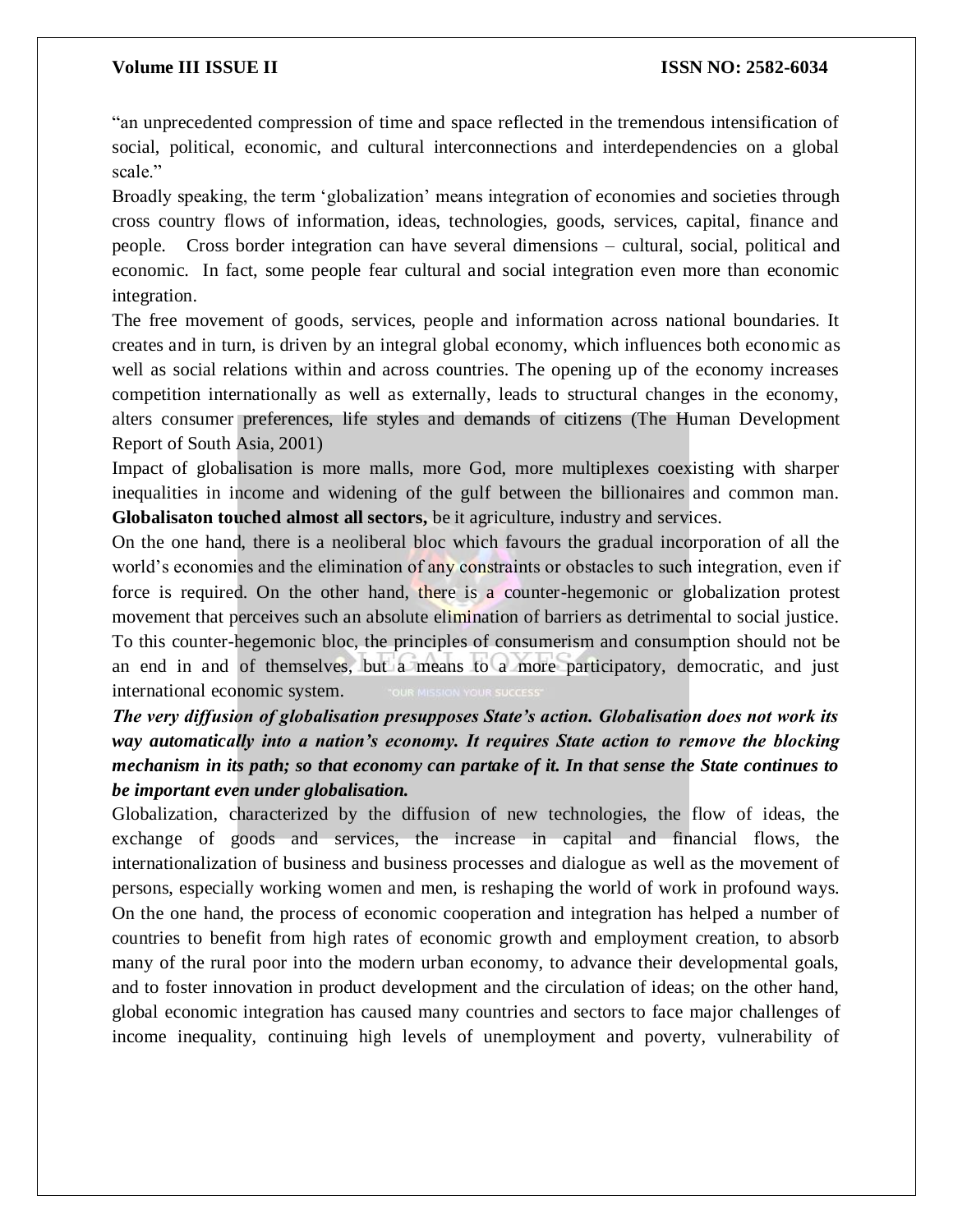economies to external shocks, and the growth of both unprotected work and the informal economy, which impact on the employment relationship and the protections it can offer.<sup>2</sup>

# **The Consequences of globalization:**

- $\triangleright$  Relatively low foreign investments
- $\triangleright$  MNCs manipulate stock exchanges
- $\triangleright$  GNP manipulated poverty came down-disparities widened
- $\triangleright$  Unemployment and under employment on the rise. Jobs casualised, contractualised flexibilisation
- $\triangleright$  Brunt on structural adjustments on the poor and vulnerable sections
- $\triangleright$  Loss of national sovereignty
- $\triangleright$  Erosion of cultures and values
- $\triangleright$  Impact on social development

"WTO is 'nightmare' for developing nations." A United Nations-appointed study team concluded that the rules of the 137-member WTO "reflect an agenda that serves only to promote dominant corporatist interests that already monopolize the area of international trade"<sup>3</sup>.

Concludes in its evaluation of 174 States according to life expectancy, education, income and other social factors that never before has the wealth been so unequally distributed.

Overall, 22 countries in Sub-Sahara Africa and Eastern Europe show a retrograde development as a result of economic problems, warfare, and Aids.

The United States has the highest poverty rate among the 18 wealthiest countries, despite having the second highest per capita income. (June 2000, UNDP-Development Report)

**What do these two Reports tell us about the "New Global Order" or "New Global**  LEGAL FO. X H, **Disorder"?**

- 1) The economic disparities between and within nations have grown.
- 2) income distribution between richest and poorest country was 44 to 1 in 1973 grown to 72 to 1 in 1992
- 3) The richer get richer:

 $\overline{a}$ 

- 4) The net worth of the world's 200 wealthiest people moved from \$440 billion in 1994 to \$1,402 billion in 1998.
- 5) Their assets are now more than the combined income of 41 % of the world's people. **Poverty is increasing in the Industrialized countries.**

US – about 53 Million fall under the poverty rate European Union – about 40 million former East block countries  $-80 - 100$  million

Globalization intensified poverty, unemployment, social disintegration, environmental risks changed the parameters of social development.

Countries paid less than adequate attention to the need for qualitative and structural changes in their societies relying far too much on the logic of GNP

<sup>&</sup>lt;sup>2</sup> ILO Declaration on Social Justice for a Fair Globalization adopted by the International Labour Conference at its Ninety-seventh Session,Geneva, 10 June 2008:

<sup>&</sup>lt;sup>3</sup> Headline of the Financial Times, 15. August, 2000 p.1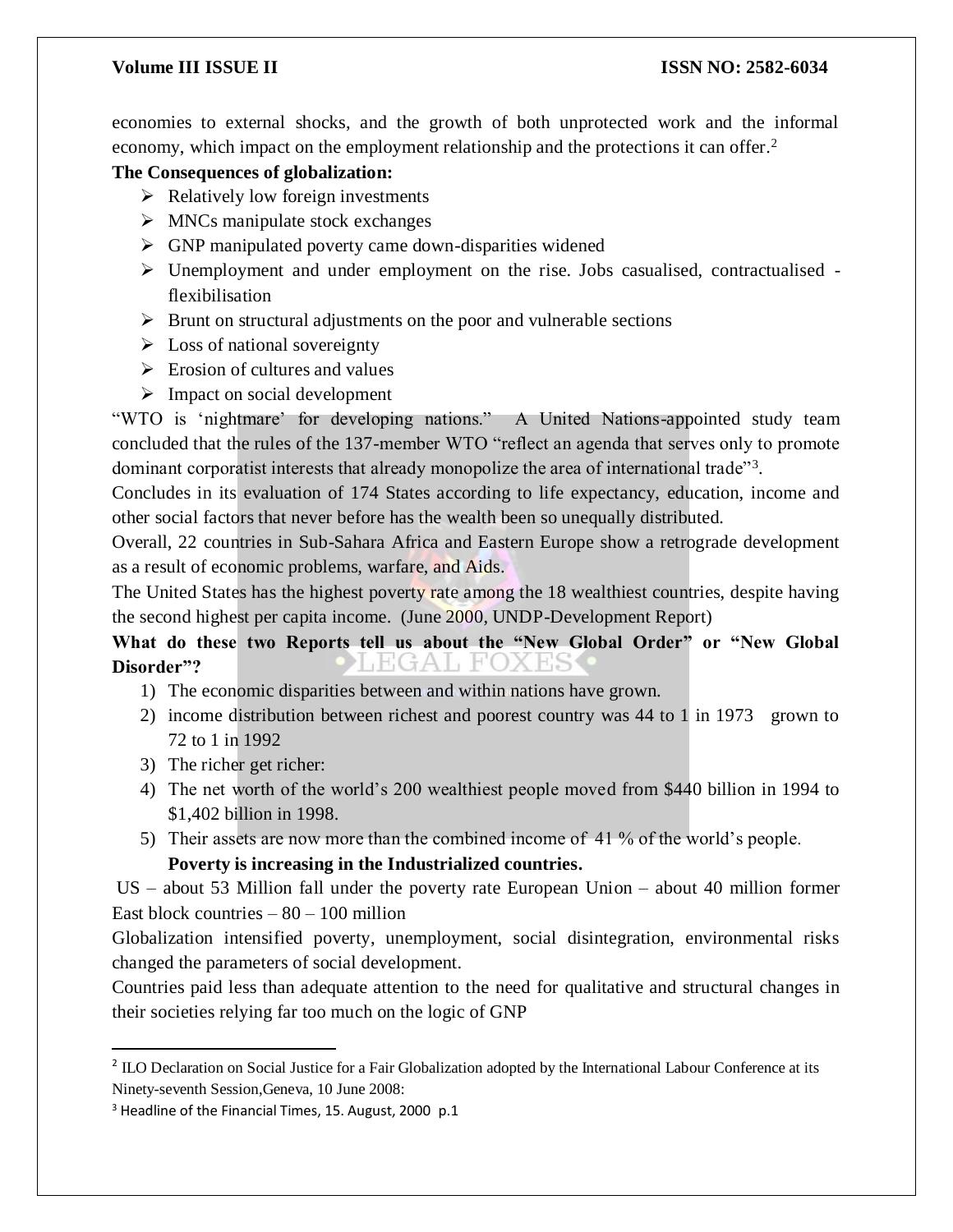Globalization has had unfortunate ramifications for India's poor. Analyzing the impact of India's shift towards globalization on the poor proves that the saying "the rich get richer while the poor get poorer" is truly timeless. Globalization has largely benefited certain businesses and contributed to the growth of the middle class. As a result, the purchasing power of the country has increased. Price increases have made it difficult for the poor to afford basic necessities, such as education. Because the poor are not even able to invest in education for their children, an unfortunate cycle in which the poor remain at the bottom of the economic pillar persists. According to a survey by the World Bank, 35 per cent of Indian population lives on less than \$1 a day. But according to the latest billionaire's list released by Forbes, 55 Indians are listed.

**Globalization with specific reference to workers:** Stories on the positive and negative effects of globalization on workers in developing countries abound. But a comprehensive picture is missing and many of the stories are ideologically charged.<sup>4</sup>

Following the end of other alternatives, capitalist globalisation has produced some calamitous consequences for human resources, industrial democracy and humanity in general. Globalisation is presently a fundamental force that cannot be denied, as it affords obvious benefits to a large number of people, however, conversely, it threatens life, in a broader sense. Society currently manifests diverse ills, and it is postulated that protracted civil disturbance and revolutions could isolate governments from their subjects (Slabbert, 22005:738). In fact, globalisation has been endorsed as a worldwide remedy for worldwide problems from the viewpoint of globalisers, but is viewed with pessimism amongst the workers. According to Ukpere (2007:454),

*"Globalisation, as extreme internationalism and globalisation as capitalist globalism, have produced the worst nightmare for human resources and industrial democracy".* 

According to him the negative impact of globalisation on human resources, overwhelm the positive aspects.

Subcommand ante Marcos (1996:1), has opined:

 $\overline{\phantom{a}}$ 

*"In the name of globalisation, a new world order has begun, but now it is against humanity, as in all world wars, what is at stake, is a new division. This new division of world class consists of increasing the power of the powerful and the misery of the miserable".* 

Globalization affects workers not only through wages, but also through employment.

The impact of globalization extends from human and social or ethical perspective to the strategic or technological perspective. Due to liberalization of economy, several organizations have taken a number of steps to improve operational efficiency. This includes the introduction of quality management system. Another step that was taken in the wake of globalization or in the post-New economic policy 1991 era was the government's decision to disinvest their stake in the equities of leading public sector undertakings. Eventually many business houses have begun consolidating their businesses and large number of acquisitions and mergers have started taking place. With large mergers and the development of new free markets around the world, major

<sup>&</sup>lt;sup>4</sup> Martin Rama, Globalization and Workers in Developing Countries World Bank - Development Research Group (DECRG)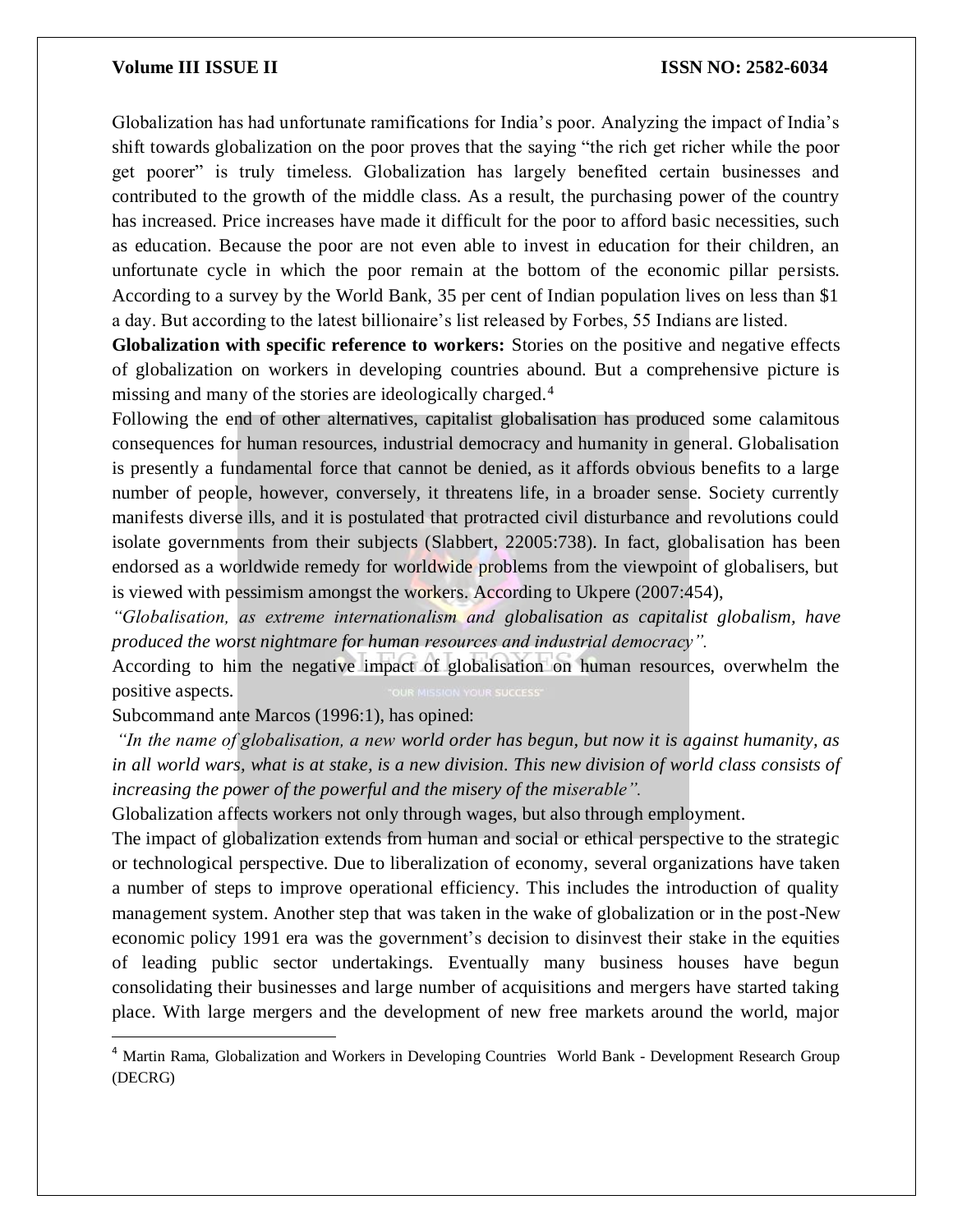corporations now wield economic and political power then the governments under which they operate. In response, public pressure has increased for businesses to take on more social responsibility and operate according to higher levels of ethics. Firms in developed nations now promote-and are often required by law to observe-nondiscriminatory policies for the hiring, treatment, and pay of all employees. Some companies are also now more aware of the economic and social benefits of being active in local communities by sponsoring events and encouraging employees to serve on civic committees. Businesses will continue to adjust their operations according the competing goals of earning profits and responding to public pressures for them to behave in ways that benefit society. Among the employment benefits that are prevalent are VRS, ESOP and other fringe benefits.

However, on the recruitment front, as globalization evolves from being a mere corporate buzzword to basic economic reality, more and more organizations are realizing that they need managers and workers with skills that conform to the international standards. The CEOs and senior recruitment consultants have to talk about why selecting and developing global managers. Hence organizations are keen to take care of expatriation and repatriation issues or meeting relocation costs to keep their employees motivated and to retain the best performers and keep building a global talent pool.

*Industrial democracy, an aspect of workers' participation in management, which was one way of introducing democratic principles and industrial humanism into the work place, seems to have been demoted in the present economic era* (Uriarte, 1999; Klein, 2001). Industrial democracy, which stressed involvement of workers in the decision making process in such a way that workers feel a sense of pride in and belonging to their organisations (Tripathi, 2001:492)), is presently considered a threat to trade and profit maximisation by transnational corporations (TNCs) and globalising institutions. Workers' participation in the form of co-partnership, labour directors, work committees, collective bargaining and the power to unionise, have become irrelevant to most TNCs.

Globalization has also given competitive advantage to most organizations. Accelerated growth, productivity improvement, and accent on total quality have been great milestones. World Bank and IMF have also advised such organizations to focus their attention on social and labor issues and align themselves to the effort being made by institutions like UNESCO and ILO. In India, the confederation of Indian Industries (CII) has addressed itself to social and ethical issues and a few organizations have shown concern to these issues including those under study in this project. Negative impacts of globalisation on human resources have been clearly delineated as a growing downward spiral on wages and working conditions; job destruction and losses; a race to the bottom in labour standards; effects of corporate mergers on workers; problems of unemployment; effects of flexibility and casualisation on labour; less training for workers; more expenditure on advertisements and less on workers; expanded global inequality; an increasing rate of poverty; restricted labour mobility; workers' exploitation and abuse in the EPZs; abusive labour relationships and employee killings; industrial actions and violent protests; an increase in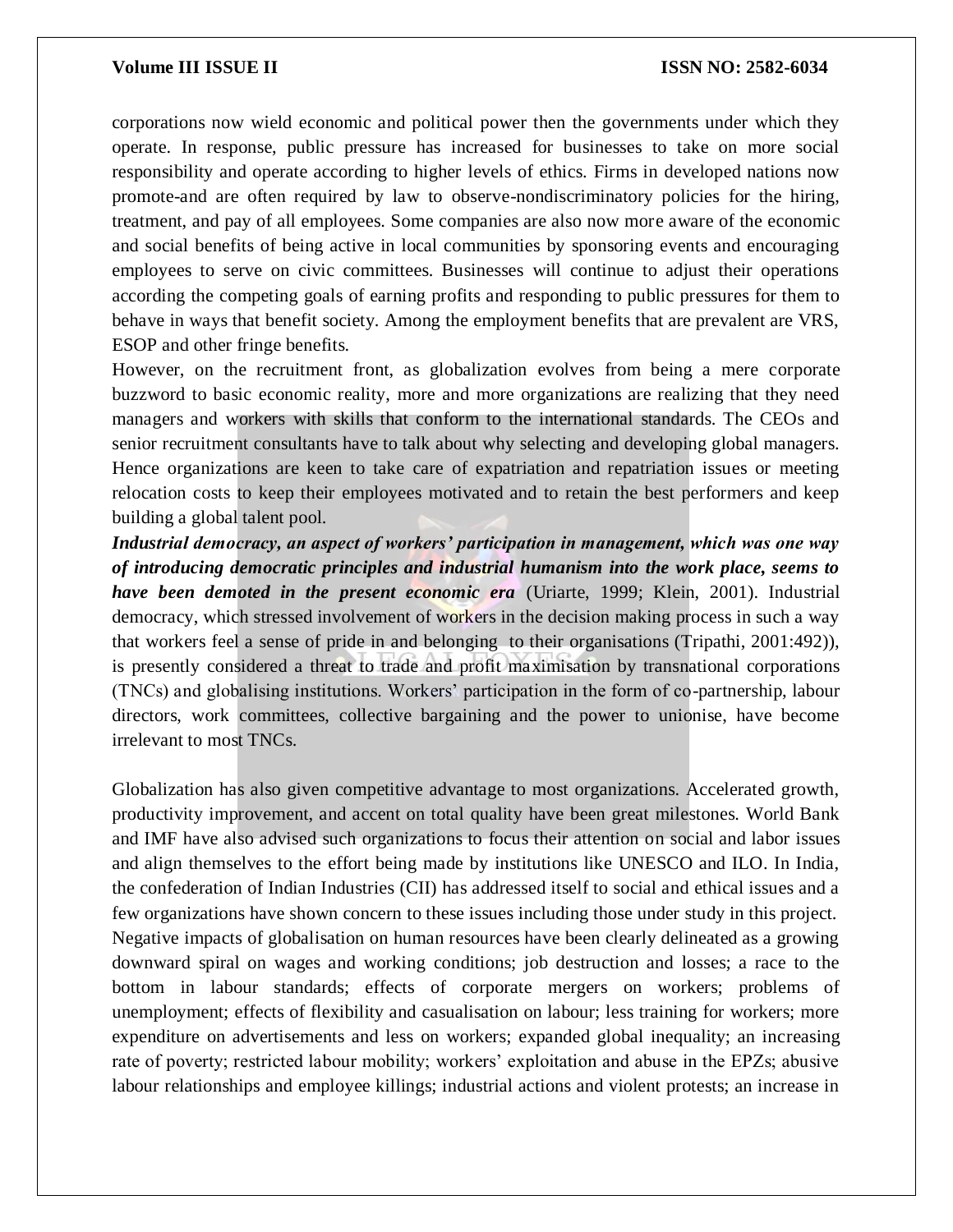$\overline{a}$ 

crimes; congested jails and forced labour; child labour; footloose speculative capital; the effects of technology on workers; erosion of labour unions' powers and demotion of industrial democracy (for details see Ukpere 2007; Ukpere and Slabbert, 2007).

The divide between the managers of globalisation and workers have distended owing to the exploitation of the latter. These exploitations, in varying degrees, have expanded the level of inequality in societies, and have intensified the divide between the haves and the havenots, the poorest poor and the richest rich, as well as globalisers and the workers (Bataoel 2003:1; Martin and Schumann, 1997:23; Sklair, 2002:48).<sup>5</sup> The current development has resulted in ill-feelings within societies as major global cities have become a center for recurring protests and street battles, which should be a warning sign that urgent solutions are desirous, if society should be rescued from the wreckages of an atrocious economic system, otherwise a global catastrophe could be pre-ordained within a few years. Based on this concern, therefore, the present author has charted out some tangible, but not exclusive, suggestions towards building of a more inclusive and fairer globalisation that could ameliorate the plight of global workers, while promoting industrial democracy for the benefit of humanity.

The very fact that more than half a century of people have been trying to explore and expand the area of mutual contact, cooperation and codetermination between the management and workers surely underlines the extreme importance of the cooperative approach to the problems that arise in the course of industrial activity.

Workers' participation in management is a resounding phrase, bridging the past and future. It echoes the millennial vision of nineteenth century thinkers while heralding the evolution of new forms of individual organizations under twentieth century pressures. It has been the most discussed subject of industrial relations in the last quarter of twentieth century and in many countries it has been a subject of research and debate rather than a concrete really. It has not only remained a means through which workers and their organizations can put forward their views and influence decisions, it is also developing into a new management strategy, which is intended to provide an institutional structure in which interest-based conflicts become less bitter through preventive as well as positive ways. This development is perhaps due to the realization that his might be the way to suppress conflicts, achieve a harmonious and qualitative development and also to carry out the political programme of the most progressive forces a society.

Technological superiority is entirely a mechanical phenomenon whereas labour management relation, the most important determinant of the industrial peace, is a complicated issues. It relates to human beings, who are responsive, who feel, think and act. Therefore, they cannot be operated like a machine. In the absence of healthy relations between the labour and the management even the latest technology fails to bring described fruits.

<sup>5</sup> Bataoel, L. 2003. Globalisation: Myth or a reality : http://nuntia.cs.depaul.edu/globalization/bataoel.htm last accessed on 30th June 2020 at 8.05 pm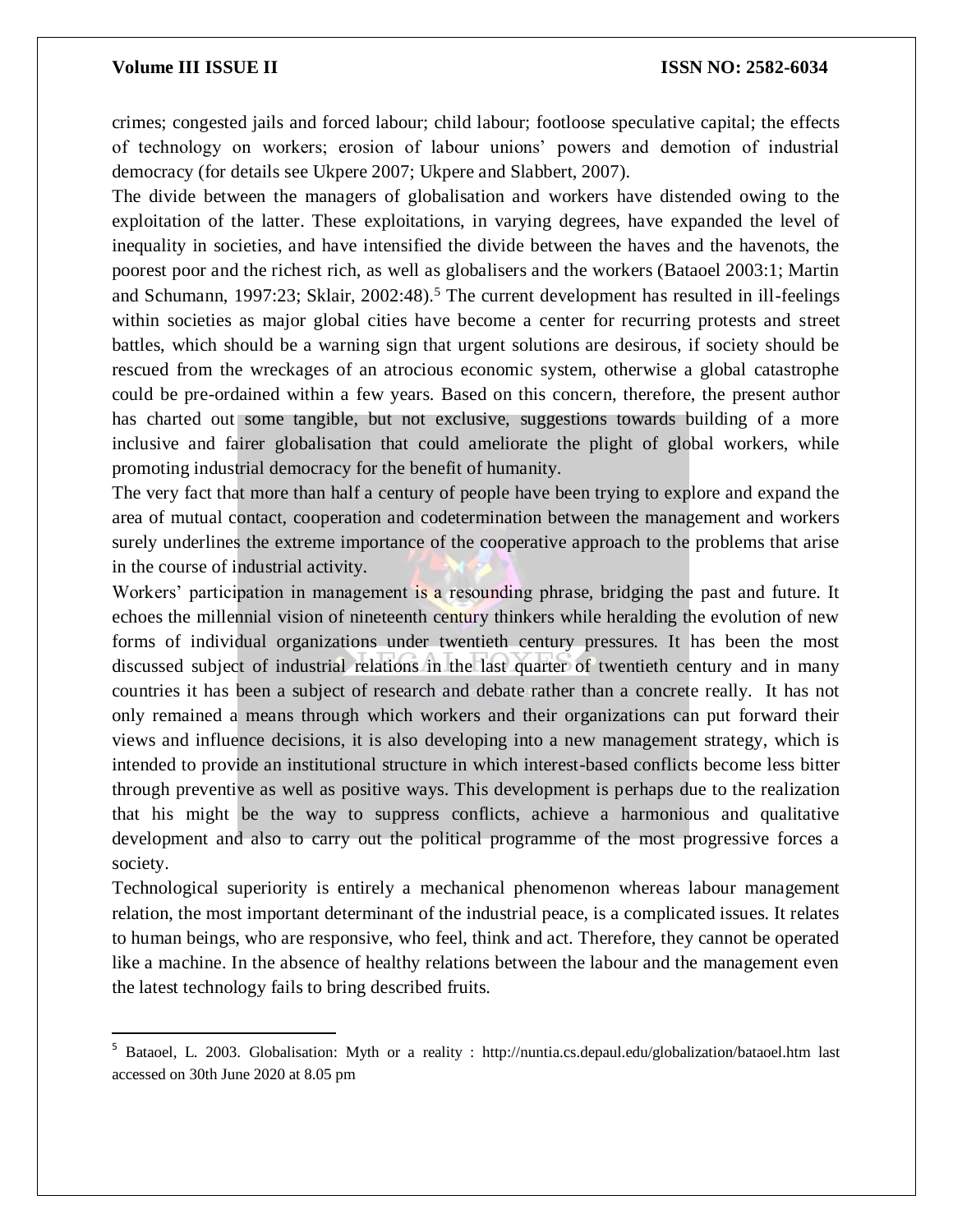Workers' participation in management introduced statutorily through the institution of works committees under section 3 of the Industrial Disputes Act has not been successful. The reasons have perhaps to be sought in the method of constitution of the works committees and the functions assigned to them. We have also seen that the three voluntary schemes introduced in 1975, 1977 and 1983 have also not found many takers. The debate is still on, whether it should be introduced by a statute or by voluntary arrangements. While the Central Trade Union Organizations have been demanding the introduction of workers participation in management by statute, the employees' organizations have been against introducing schemes of workers participation in management by law.

If one looks at the institutions of workers' participation in the management set-up in various countries like Germany, Japan and now the member nations of the European Union, one will see that most of these systems have been established by law. There is no evidence to show that workers participation in management has in any way weakened an enterprise financially or otherwise. In fact there is over whelming evidence to suggest that wherever the system has been introduced the enterprises and the economy as a whole have shown tremendous growth. Hence, there is every need to feel that a legal base should be provided for institutionalizing workers participation in Management particularly in the context of liberalization and globalization. Workers and the management have to join together to not only sort out their day to day problems, but build up confidence in each other, improve work culture, enable the introduction of new technology, improve production processes, achieve production targets. These objectives can be achieved only by mutual understanding. Mutual dialogue and workers participation are therefore, the need of the hour. It will not only ensure that the workers welfare is taken care of and their interests are safeguarded while effecting changes in the enterprise structure or improving technology by obviating unnecessary retrenchments and ensuring payment of dues and full compensation in cases where retrenchment etc. become necessary, but also ensure smooth revision of the strength of the workforce, introduction of new technologies, improving work processes, etc. and make the enterprises capable of standing up to global competition.

India is not an exception to these changes but its place in the context of globalization requires new approaches. The concept and practice of WPM and the experience available from organization in India clearly calls for a speedy approach based on organization specific participative schemes. The system of participative decision making should be specific to each organization, and decided by its stake holders. Public Enterprises should be advised to have strategic plan and the participative system to be designed in tune with the strategic plan.

The fundamental difficulties in the way lie in the concept itself. There is a basic conflict of interests between the workers and the owners of the business enterprise. Participation involves parting with power. Managements have been reluctant to part with their authority and prerogative to manage the enterprises. Similarly trade unions have not been prepared to divest themselves of their power manifested in bargaining and pressure. Multiplicity of trade unions and factionalism has been a serious obstacle in the way of workers' participation in management.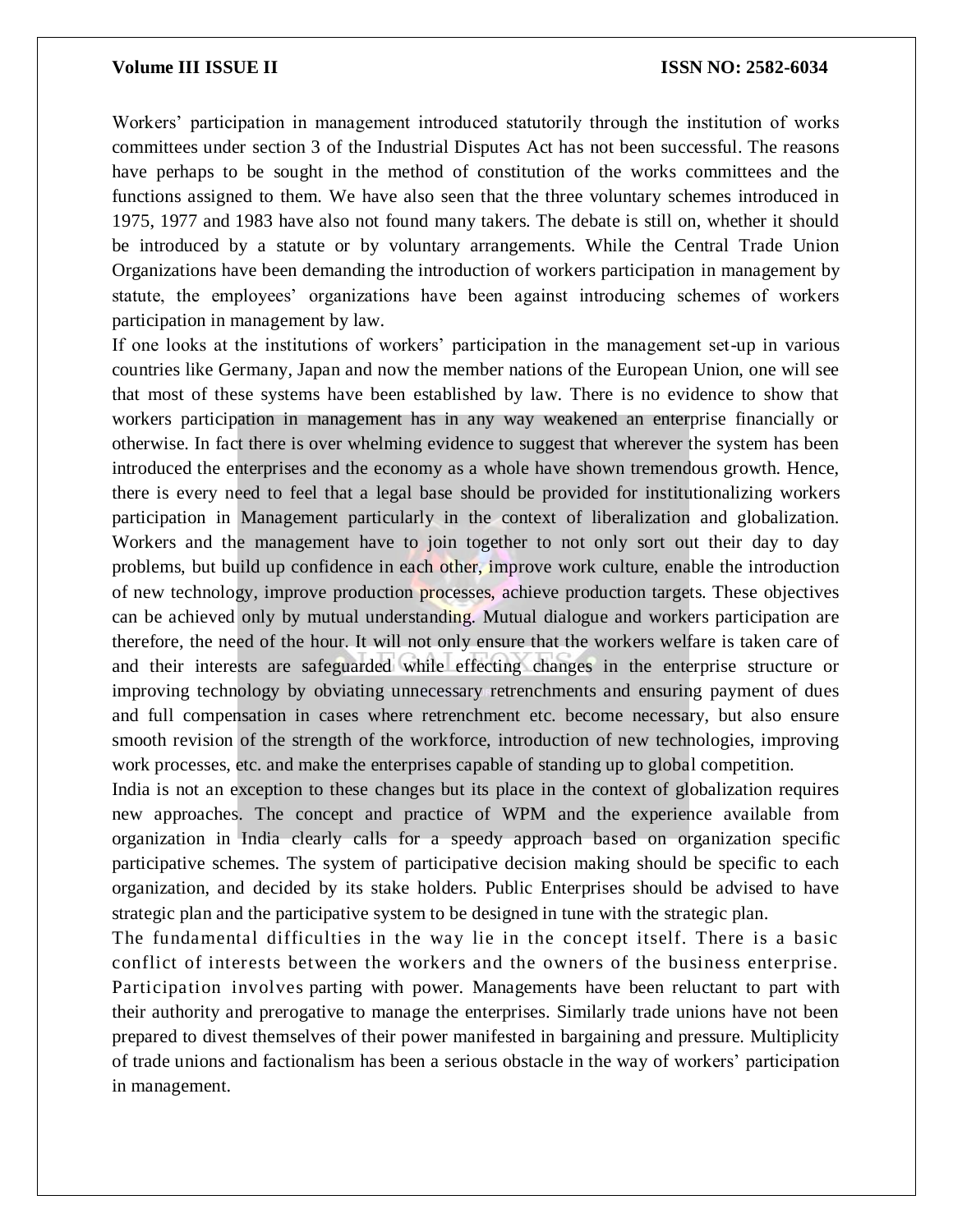Both managements and trade unions have often complained of a plethora of joint bodies in Indian industries for example, works committees, joint management councils, shop councils, unit councils, plant councils, establishment councils, canteen committees, production committees, safety committees, welfare committees, grievance committees , and so on. Thus, it is natural for them to become bewildered by this multiplicity of joint bodies. Another hurdle has been lack of specific arrangements for sharing the gains of participation. Workers are assured in a vague manner, that they would gain if production increases and quality of products improves as a result of participation, but vague and remote expectations cannot be expected to enthuse the workers. A prior arrangement for sharing the fruits of participation is a necessary condition for the success of the scheme on a lasting basis.

Other factors include lack of regularity and punctuality and agendas in the forum meetings; poor attendance and poor participation in terms of ideas and contributions from members; Discussions not based on data and information; Lack of proper attitude among the participants; Lack of consensus in decision making delay or non-implementation of decisions; Lack of awareness about the forums amongst non-members. Other reasons for the failure of WPM include, luke warm response to WPM in practice from management side; Trade union perception of WPM as a threat to their authority; Ambiguity about the process, objective, scope and limitations of the system of WPM; Absence of proper organizational climate; Failure of the grievance handling machinery; Ineffective collective bargaining forums; Multiplicity of trade unions and rivalry among trade unions also affects.

Despite the noble intentions and evolution of the various WPM schemes over the period, the schemes have not been a success. There are ample evidences to report that the Indian experience in workers" participation in management has been far from satisfactory. To quote, the 1983 scheme it was introduced in only 91 out of 216 central public sector undertakings up to September 1986.

# **Conclusion**

With globalization the time has come when we cannot leave the question of participatory management to be determined by the management or the trade unions, Experience has demonstrated the necessity and utility of participatory management. The time has come for the Government to enact a law to provide for participatory at all levels keeping in mind the necessity to ensure that the responsibility and freedom to take managerial decisions are not fragmented to the detriment of the enterprise, the social partners or society at large.

The globalization impact has to be viewed in different angles. One should consider the effects of labor policies of transnational companies (TNCs) that operating across the nations in regarding the impact of globalization on the workers' right or the participation. To permeate the state borders and establish the globalization themselves in the countries of more than one or two, the globalization phenomenon and the liberalization growing trend have been achieved easier. Eighty percentage of the industrial output across the world is accounted for the top 1000 TNCs.